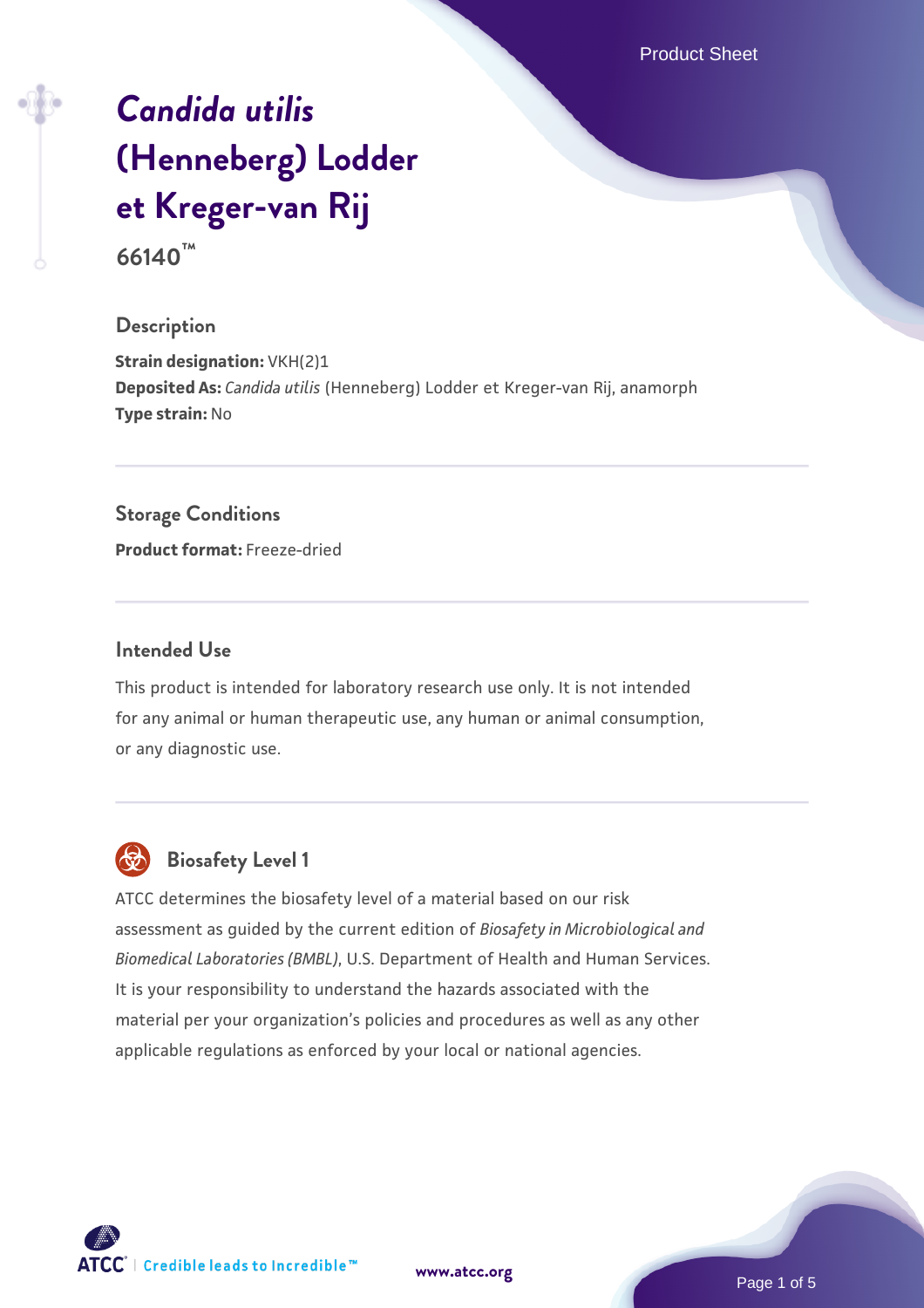ATCC highly recommends that appropriate personal protective equipment is always used when handling vials. For cultures that require storage in liquid nitrogen, it is important to note that some vials may leak when submersed in liquid nitrogen and will slowly fill with liquid nitrogen. Upon thawing, the conversion of the liquid nitrogen back to its gas phase may result in the vial exploding or blowing off its cap with dangerous force creating flying debris. Unless necessary, ATCC recommends that these cultures be stored in the vapor phase of liquid nitrogen rather than submersed in liquid nitrogen.

# **Certificate of Analysis**

For batch-specific test results, refer to the applicable certificate of analysis that can be found at www.atcc.org.

# **Growth Conditions**

**Medium:**  [ATCC Medium 200: YM agar or YM broth](https://www.atcc.org/-/media/product-assets/documents/microbial-media-formulations/2/0/0/atcc-medium-200.pdf?rev=ac40fd74dc13433a809367b0b9da30fc) **Temperature:** 24°C

# **Handling Procedures**

1. Open vial according to enclosed instructions.

2. From a single test tube of sterile distilled water (5 to 6 ml), withdraw approximately 0.5 to 1.0 ml with a Pasteur or 1.0 ml pipette and use to rehydrate the pellet.

3. Aseptically transfer the rehydrated pellet back into the test tube with sterile distilled water. Mix well.

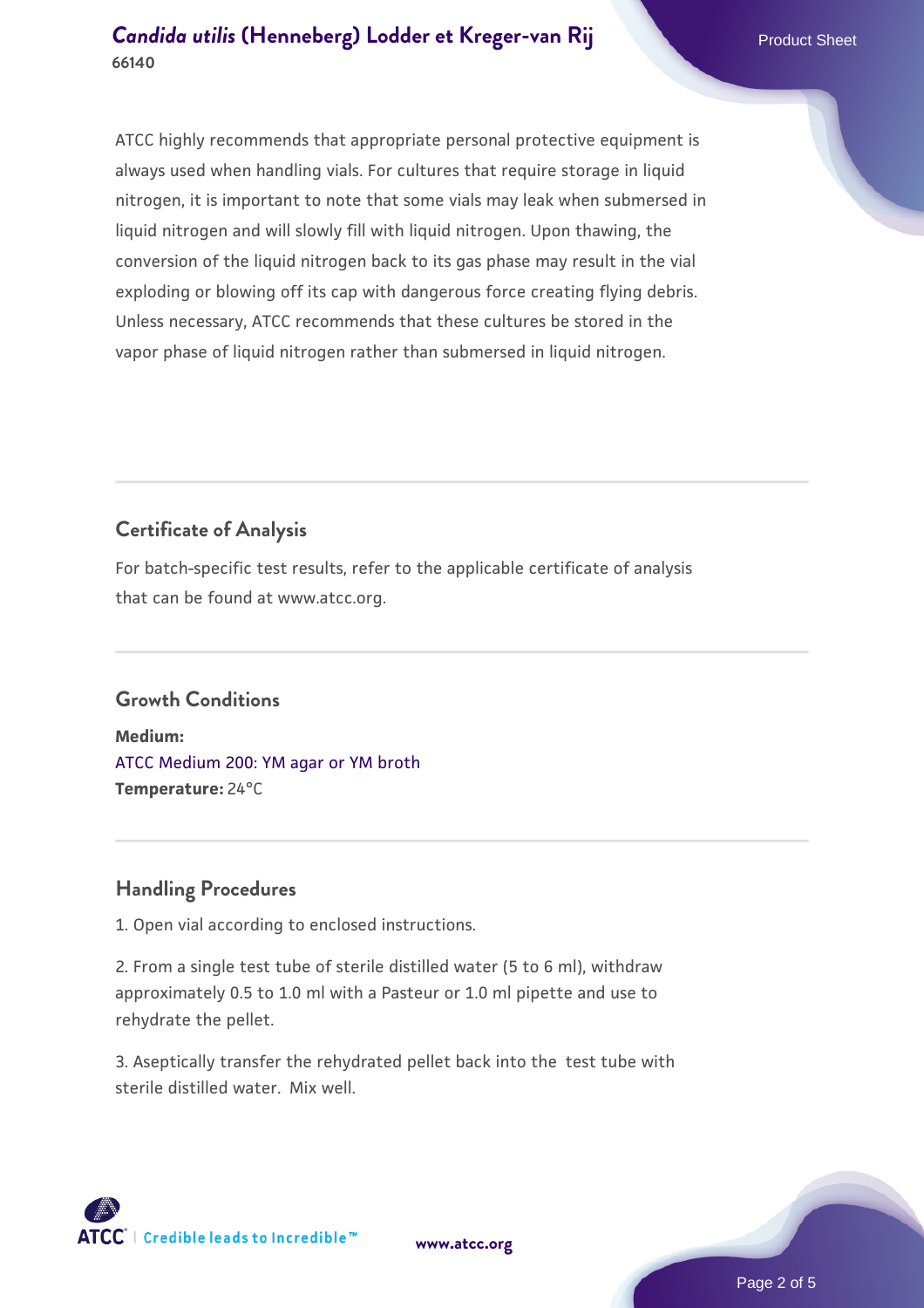4. Let the test tube sit for at least 2 hours.

5. Mix the suspension well. Use several drops to inoculate a test tube of slant or a plate with recommended medium.

6. Incubate the test tube or plate at the temperature recommended.

#### **Notes**

Additional information on this culture is available on the ATCC web site at www.atcc.org.

#### **Material Citation**

If use of this material results in a scientific publication, please cite the material in the following manner: *Candida utilis* (Henneberg) Lodder et Kregervan Rij (ATCC 66140)

#### **References**

References and other information relating to this material are available at www.atcc.org.

### **Warranty**

The product is provided 'AS IS' and the viability of ATCC® products is warranted for 30 days from the date of shipment, provided that the customer has stored and handled the product according to the information included on the product information sheet, website, and Certificate of Analysis. For living cultures, ATCC lists the media formulation and reagents that have been found to be effective for the product. While other



**[www.atcc.org](http://www.atcc.org)**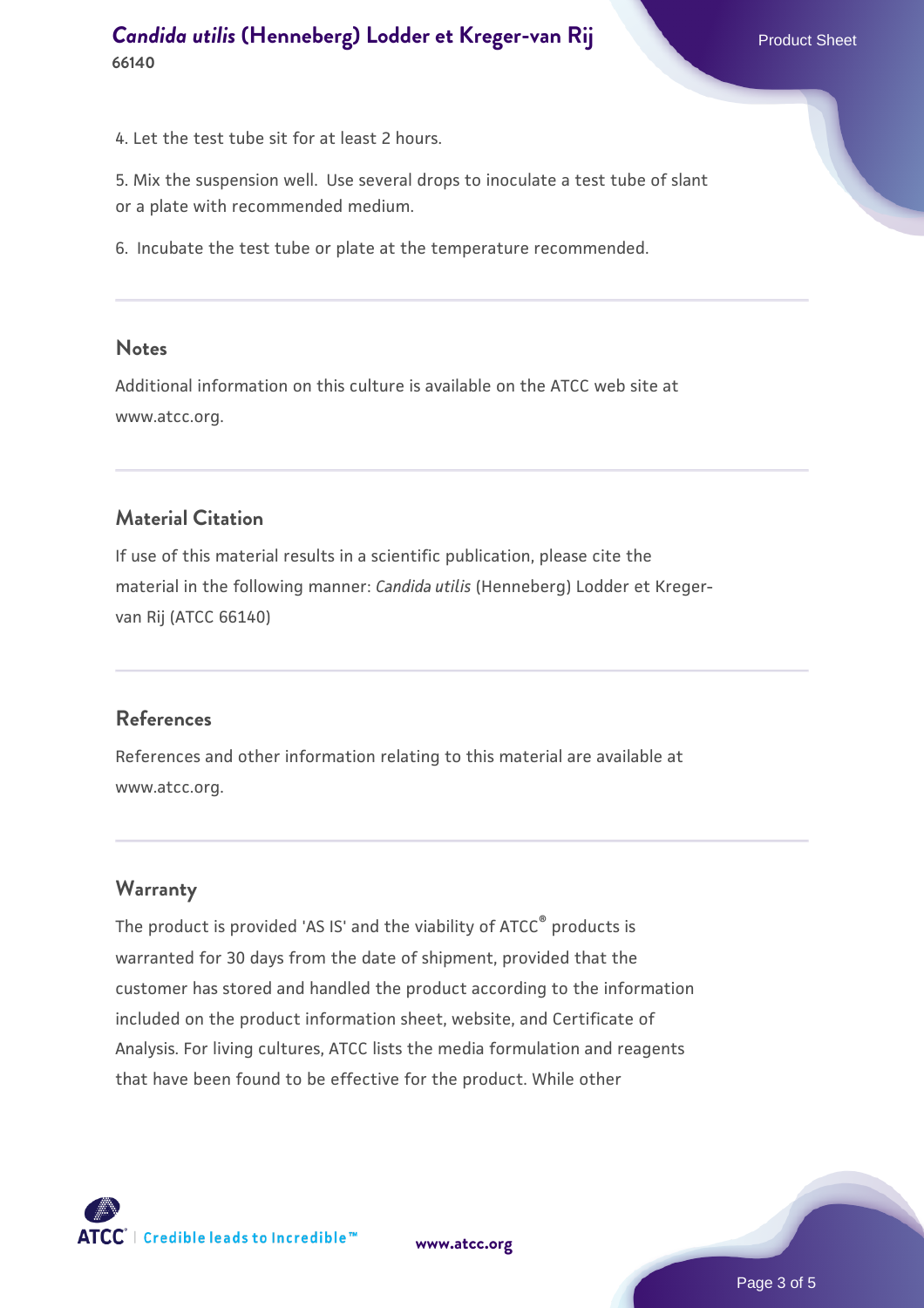# **[Candida utilis](https://www.atcc.org/products/66140) [\(Henneberg\) Lodder et Kreger-van Rij](https://www.atcc.org/products/66140) Product Sheet 66140**

unspecified media and reagents may also produce satisfactory results, a change in the ATCC and/or depositor-recommended protocols may affect the recovery, growth, and/or function of the product. If an alternative medium formulation or reagent is used, the ATCC warranty for viability is no longer valid. Except as expressly set forth herein, no other warranties of any kind are provided, express or implied, including, but not limited to, any implied warranties of merchantability, fitness for a particular purpose, manufacture according to cGMP standards, typicality, safety, accuracy, and/or noninfringement.

### **Disclaimers**

This product is intended for laboratory research use only. It is not intended for any animal or human therapeutic use, any human or animal consumption, or any diagnostic use. Any proposed commercial use is prohibited without a license from ATCC.

While ATCC uses reasonable efforts to include accurate and up-to-date information on this product sheet, ATCC makes no warranties or representations as to its accuracy. Citations from scientific literature and patents are provided for informational purposes only. ATCC does not warrant that such information has been confirmed to be accurate or complete and the customer bears the sole responsibility of confirming the accuracy and completeness of any such information.

This product is sent on the condition that the customer is responsible for and assumes all risk and responsibility in connection with the receipt, handling, storage, disposal, and use of the ATCC product including without limitation taking all appropriate safety and handling precautions to minimize health or environmental risk. As a condition of receiving the material, the customer agrees that any activity undertaken with the ATCC product and any progeny or modifications will be conducted in compliance with all applicable laws, regulations, and guidelines. This product is provided 'AS IS' with no representations or warranties whatsoever except as expressly set forth herein and in no event shall ATCC, its parents, subsidiaries, directors, officers,



**[www.atcc.org](http://www.atcc.org)**